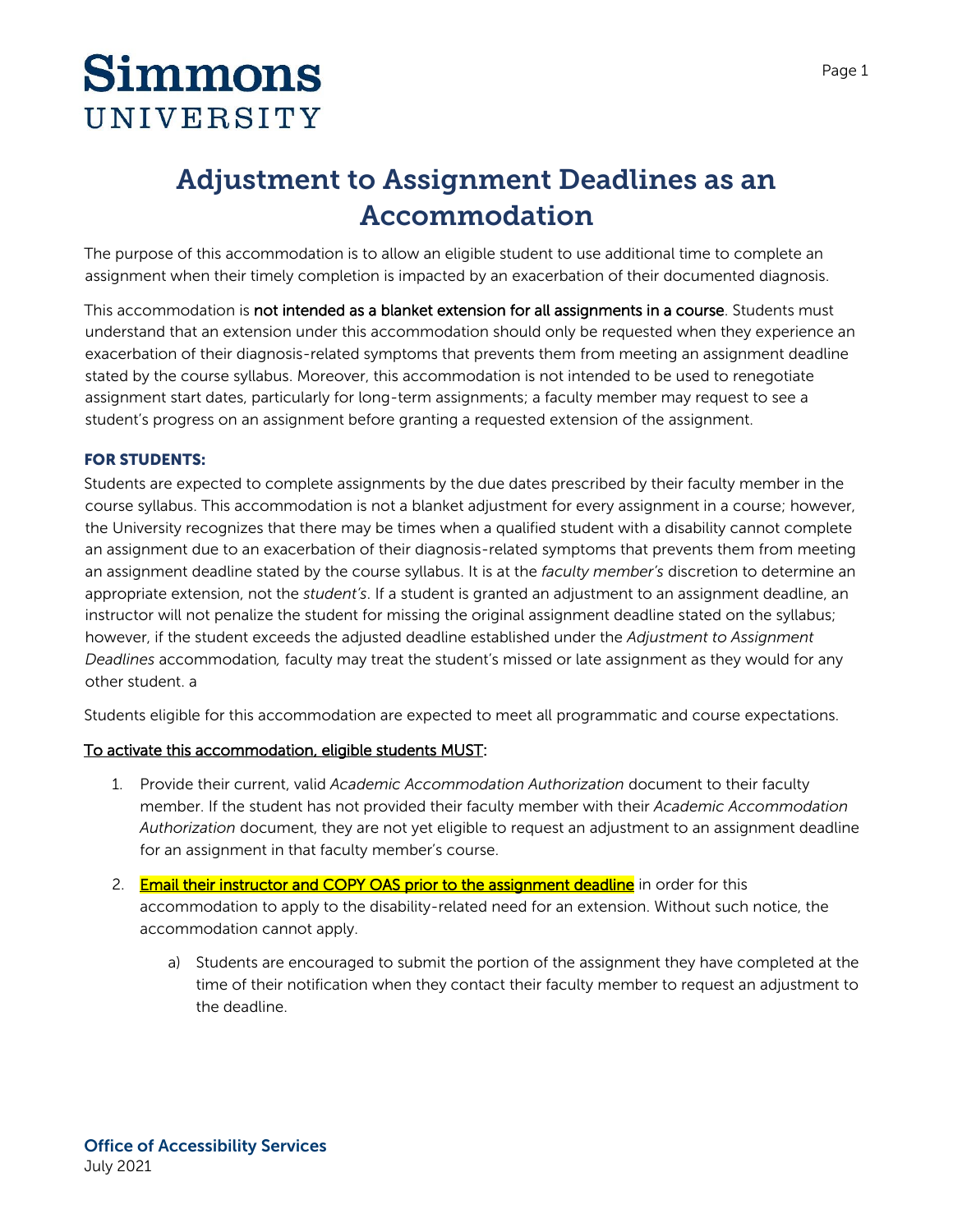### **FOR FACULTY:**

Faculty are instrumental in determining the importance of assignment deadlines and whether a student can meet course expectations despite turning in an assignment after the original due date. Faculty should consider the following four questions to determine the propriety of and extent of an adjustment to an assignment deadline.

- What does the course description and syllabus say regarding late work?
- To what extent does the fundamental nature of the course rely upon completion of assignments within a specified time frame as an essential method for learning?
- Is the completion of an assignment within a specific time frame a critical component of an assessment activity?
- To what degree does a student's failure to submit timely completion of assignments constitute a significant loss of the educational experience for other students in the class?

 When a student activates this accommodation by notification to their faculty member and the OAS, the faculty member must determine an appropriate extension to the assignment deadline and communicate the new deadline to the student in a timely manner. It is at the faculty member's discretion to determine an appropriate extension, not the student's.

Please note, OAS staff do not know the instructional complexity of all courses at Simmons University. Likewise, for confidentiality reasons, faculty may not know the complexities of a student's diagnosis or disability. Faculty who have questions about this accommodation or about how to determine an appropriate adjustment to an assignment deadline should contact OAS staff for guidance and discussion.

Simmons University is obligated to consider a reasonable and appropriate allowance for adjustments to assignment deadlines. Timely processing and review of such accommodations is critical for faculty and students. A student cannot be penalized for a late assignment when appropriately utilizing the *Adjustment to Assignment Deadlines* accommodation; however, if the student exceeds the adjusted deadline established under the *Adjustment to Assignment Deadlines* accommodation*,* faculty may treat the student's missed or late assignment as they would for any other student.

In order to help faculty members determine the additional time, if any, that a student is allotted to finish an assignment after the original due date, the following examples are only suggestions, and faculty may adjust the OAS' recommendations to ensure that their course is not fundamentally altered.

## **EXAMPLE A:**

A student has draft #1 of a paper due April 4, which will be previewed by the professor and returned to the student. Prior to the due date, the student activates the *Adjustment to Assignment Deadlines* accommodation for a disability-related, urgent reason by emailing the OAS and the faculty member before the deadline. An adjusted deadline is determined by the faculty member to be April 9 (five days after the original due date) which does not fundamentally alter the course/assignment calendar. The syllabus states that the final paper is due on April 24. The first extension cannot surpass the second due date since this is a scaffolded assignment.

#### **EXAMPLE B:**

A weekly reflection paper is due at 5:00 p.m. on Monday which students respond to in class on Wednesday at 10:00 a.m. The deadline on the weekly reflection paper can be adjusted to Wednesday at 10:00 a.m. as that would not fundamentally alter the course. If the paper were to be turned in after Wednesday at 10:00 a.m. the student would have been exposed to their classmates' responses, thus fundamentally altering the assignment.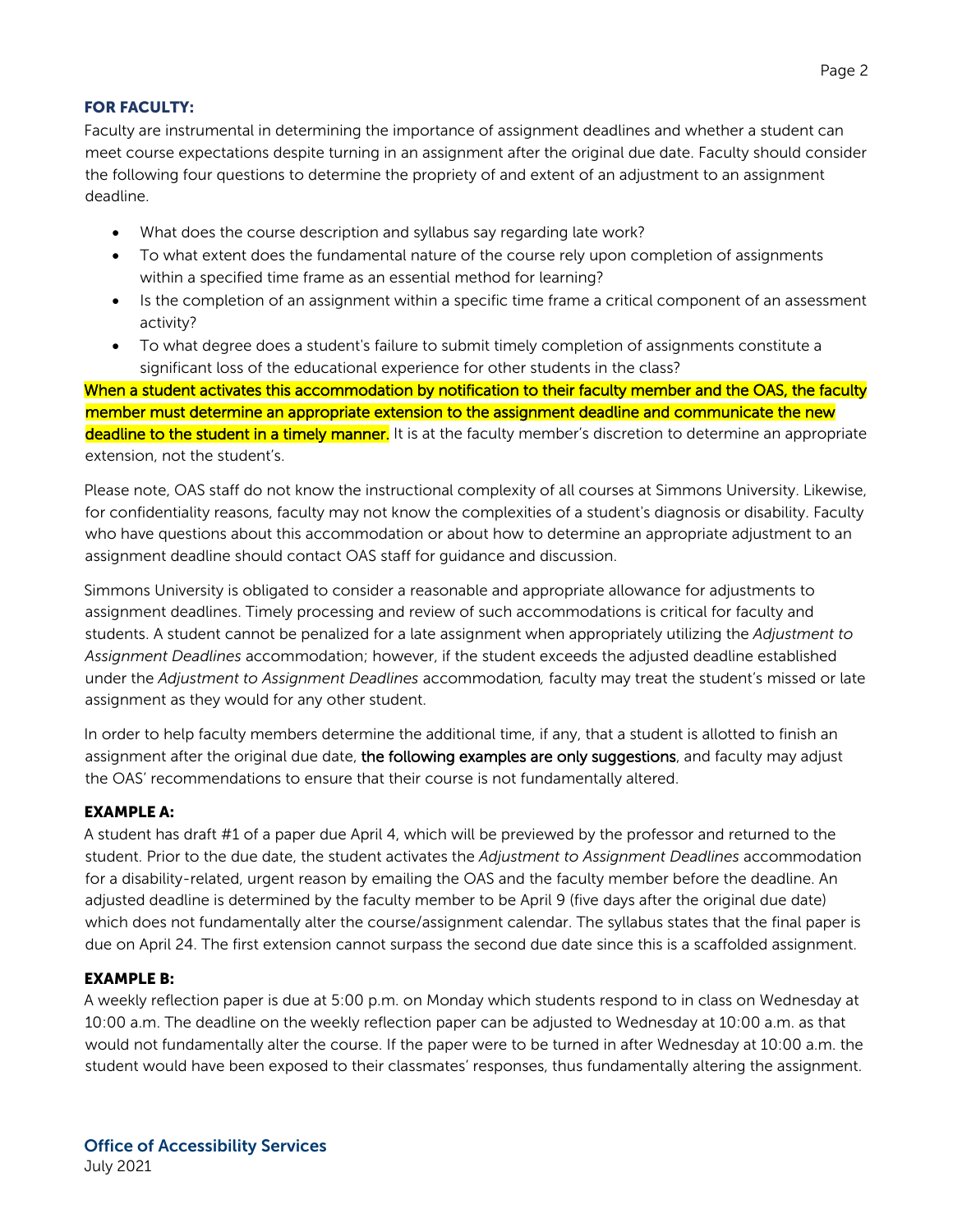### **EXAMPLE C:**

A student has a semester-long research paper due on April 25 at 11:59 p.m. The original assignment was posted on February 1. The student sends an email only to the faculty member (and omits OAS, against guidance for proper use of this accommodation) on April 25 at 8 p.m. stating that they are unable to complete the assignment and they request an adjustment of two weeks. An adjustment of two weeks may not be appropriate since this long-term assignment has been posted for months, and, in addition, it is at the faculty member's discretion to determine an appropriate extension, not the student's. This may be a case where the faculty can request to see what has been completed to date and how much more time may be needed to complete and finalize the assignment before submission. It is crucial to understand that the *Adjustment to Assignment Deadlines* accommodation is not intended to be a renegotiation of the start date of an assignment.

#### **EXAMPLE D:**

A student is a member of a group assignment team with a multi-step project due on May 1. The faculty member determines that an extension for the student may not be reasonable and appropriate due to the collaborative and tiered work expectations of the group. Faculty are encouraged to contact OAS for consultation in these situations.

The chart below is intended as **quidance** for faculty when making determinations concerning allowable adjustments to deadlines. Upon receipt of an *Academic Accommodation Authorization* document from a student who is eligible for this accommodation, you may have questions or concerns regarding your responsibility in the administration of this accommodation and are invited to contact OAS at [access@simmons.edu.](mailto:access@simmons.edu)

| An assignment is<br>due | Original<br>syllabus due<br>date: | $\ddot{}$ | Suggested assignment extension:                               | $=$ | Suggested adjusted<br>assignment due date: |
|-------------------------|-----------------------------------|-----------|---------------------------------------------------------------|-----|--------------------------------------------|
| Weekly                  | Χ                                 |           | 1 day                                                         |     | Adjusted due date                          |
| Long term               | Χ                                 |           | 5 days                                                        |     | Adjusted due date                          |
| Labs                    | Χ                                 | $\div$    | Generally made up at a lab in the<br>same week                | =   | Adjusted due date                          |
| Clinical/Field          | Χ                                 |           | Generally determined by clinical and<br>field placement teams |     | Adjusted due date                          |

#### **Suggested Guidance for Faculty for Determining Assignment Extensions**

#### **IMPORTANT INFORMATION:**

- Missed or late assignments unrelated to the documented disability are not covered by this accommodation.
- A student's timely completion of a course may be impacted by multiple or frequent use of the *Adjustment to Assignment Deadlines* accommodation. Frequent urgent, disability-related need to